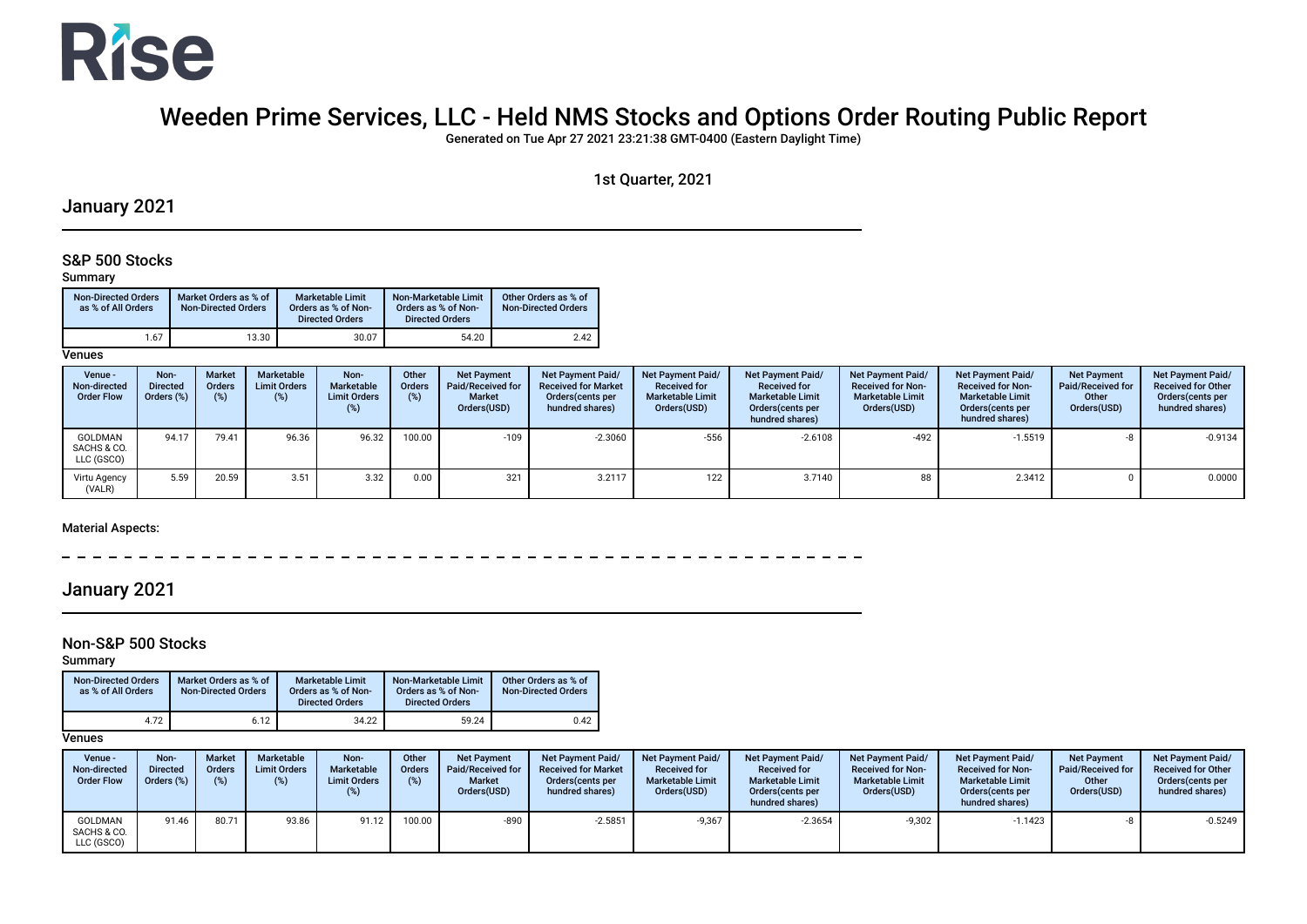| Venue -<br>Non-directed<br><b>Order Flow</b> | Non-<br><b>Directed</b><br>Orders (%) | <b>Market</b><br>Orders<br>(%) | Marketable<br><b>Limit Orders</b><br>(%) | Non-<br>Marketable<br><b>Limit Orders</b> | Other<br><b>Orders</b><br>(%) | <b>Net Payment</b><br>Paid/Received for<br><b>Market</b><br>Orders(USD) | <b>Net Payment Paid/</b><br><b>Received for Market</b><br>Orders (cents per<br>hundred shares) | <b>Net Payment Paid/</b><br><b>Received for</b><br><b>Marketable Limit</b><br>Orders(USD) | <b>Net Payment Paid/</b><br><b>Received for</b><br><b>Marketable Limit</b><br>Orders(cents per<br>hundred shares) | <b>Net Payment Paid/</b><br><b>Received for Non-</b><br><b>Marketable Limit</b><br>Orders(USD) | <b>Net Payment Paid/</b><br><b>Received for Non-</b><br><b>Marketable Limit</b><br>Orders(cents per<br>hundred shares) | <b>Net Payment</b><br>Paid/Received for<br>Other<br>Orders(USD) | <b>Net Payment Paid/</b><br><b>Received for Other</b><br>Orders(cents per<br>hundred shares) |
|----------------------------------------------|---------------------------------------|--------------------------------|------------------------------------------|-------------------------------------------|-------------------------------|-------------------------------------------------------------------------|------------------------------------------------------------------------------------------------|-------------------------------------------------------------------------------------------|-------------------------------------------------------------------------------------------------------------------|------------------------------------------------------------------------------------------------|------------------------------------------------------------------------------------------------------------------------|-----------------------------------------------------------------|----------------------------------------------------------------------------------------------|
| Virtu Agency<br>(VALR)                       | 7.05                                  | 19.29                          | 5.81                                     | 6.55                                      | 0.00                          | 483                                                                     | 4.3498                                                                                         | 1,051                                                                                     | 3.4707                                                                                                            | 563                                                                                            | 1.6042                                                                                                                 |                                                                 | 0.0000                                                                                       |

 $- - - - - - =$   $-$ 

# January 2021

#### Options

 $\overline{\phantom{0}}$ 

#### Summary

| <b>Non-Directed Orders</b><br>as % of All Orders | Market Orders as % of<br><b>Non-Directed Orders</b> | <b>Marketable Limit</b><br>Orders as % of Non-<br><b>Directed Orders</b> | Non-Marketable Limit<br>Orders as % of Non-<br><b>Directed Orders</b> | Other Orders as % of<br><b>Non-Directed Orders</b> |
|--------------------------------------------------|-----------------------------------------------------|--------------------------------------------------------------------------|-----------------------------------------------------------------------|----------------------------------------------------|
| 41.54                                            | 0.07                                                | 0.00                                                                     | 99.93                                                                 | 0.00                                               |

**Venues** 

| Venue -<br>Non-directed<br><b>Order Flow</b> | Non-<br><b>Directed</b><br>Orders (%) | <b>Market</b><br><b>Orders</b><br>(%) | <b>Marketable</b><br><b>Limit Orders</b><br>$\frac{1}{2}$ | Non-<br>Marketable<br><b>Limit Orders</b><br>(%) | Other<br><b>Orders</b><br>(%) | <b>Net Payment</b><br>Paid/Received for<br><b>Market</b><br>Orders(USD) | Net Payment Paid/<br><b>Received for Market</b><br>Orders (cents per<br>hundred shares) | <b>Net Payment Paid/</b><br><b>Received for</b><br><b>Marketable Limit</b><br>Orders(USD) | <b>Net Payment Paid/</b><br><b>Received for</b><br><b>Marketable Limit</b><br>Orders (cents per<br>hundred shares) | <b>Net Payment Paid/</b><br><b>Received for Non-</b><br><b>Marketable Limit</b><br>Orders(USD) | Net Payment Paid/<br><b>Received for Non-</b><br><b>Marketable Limit</b><br>Orders (cents per<br>hundred shares) | <b>Net Payment</b><br>Paid/Received for<br>Other<br>Orders(USD) | <b>Net Payment Paid/</b><br><b>Received for Other</b><br>Orders (cents per<br>hundred shares) |
|----------------------------------------------|---------------------------------------|---------------------------------------|-----------------------------------------------------------|--------------------------------------------------|-------------------------------|-------------------------------------------------------------------------|-----------------------------------------------------------------------------------------|-------------------------------------------------------------------------------------------|--------------------------------------------------------------------------------------------------------------------|------------------------------------------------------------------------------------------------|------------------------------------------------------------------------------------------------------------------|-----------------------------------------------------------------|-----------------------------------------------------------------------------------------------|
| GOLDMAN<br>SACHS & CO.<br>LLC (GSCO)         | 100.00                                | 100.00                                | 0.00                                                      | 100.00                                           | 0.00                          | $-14$                                                                   | $-12.9059$                                                                              |                                                                                           | 0.0000                                                                                                             | $-19,579$                                                                                      | $-5.3874$                                                                                                        |                                                                 | 0.0000                                                                                        |

## Material Aspects:

# February 2021

## S&P 500 Stocks

Summary

| <b>Non-Directed Orders</b><br>as % of All Orders | Market Orders as % of<br><b>Non-Directed Orders</b> | <b>Marketable Limit</b><br>Orders as % of Non-<br><b>Directed Orders</b> | Non-Marketable Limit<br>Orders as % of Non-<br><b>Directed Orders</b> | Other Orders as % of<br><b>Non-Directed Orders</b> |
|--------------------------------------------------|-----------------------------------------------------|--------------------------------------------------------------------------|-----------------------------------------------------------------------|----------------------------------------------------|
| 1.97                                             | 9.79                                                | 39.94                                                                    | 45.17                                                                 | 5.10                                               |

| Venue -<br>Non-directed<br><b>Order Flow</b> | Non-<br><b>Directed</b><br>Orders (%) | <b>Market</b><br><b>Orders</b><br>$(\%)$ | Marketable<br><b>Limit Orders</b><br>(%) | Non-<br>Marketable<br><b>Limit Orders</b><br>(%) | Other<br><b>Orders</b><br>(%) | <b>Net Payment</b><br><b>Paid/Received for</b><br><b>Market</b><br>Orders(USD) | Net Payment Paid/<br><b>Received for Market</b><br>Orders (cents per<br>hundred shares) | <b>Net Payment Paid/</b><br><b>Received for</b><br><b>Marketable Limit</b><br>Orders(USD) | <b>Net Payment Paid/</b><br><b>Received for</b><br><b>Marketable Limit</b><br>Orders (cents per<br>hundred shares) | <b>Net Payment Paid/</b><br><b>Received for Non-</b><br><b>Marketable Limit</b><br>Orders(USD) | <b>Net Payment Paid/</b><br><b>Received for Non-</b><br><b>Marketable Limit</b><br>Orders (cents per<br>hundred shares) | <b>Net Payment</b><br><b>Paid/Received for</b><br>Other<br>Orders(USD) | Net Payment Paid/<br><b>Received for Other</b><br>Orders (cents per<br>hundred shares) |
|----------------------------------------------|---------------------------------------|------------------------------------------|------------------------------------------|--------------------------------------------------|-------------------------------|--------------------------------------------------------------------------------|-----------------------------------------------------------------------------------------|-------------------------------------------------------------------------------------------|--------------------------------------------------------------------------------------------------------------------|------------------------------------------------------------------------------------------------|-------------------------------------------------------------------------------------------------------------------------|------------------------------------------------------------------------|----------------------------------------------------------------------------------------|
| GOLDMAN<br>SACHS & CO.<br>LLC (GSCO)         | 93.96                                 | 78.08                                    | 94.79                                    | 95.99                                            | 100.00                        | $-643$                                                                         | $-12.0646$                                                                              | $-3,894$                                                                                  | $-9.0618$                                                                                                          | $-2,100$                                                                                       | $-4.7427$                                                                                                               | $-70$                                                                  | $-2.4740$                                                                              |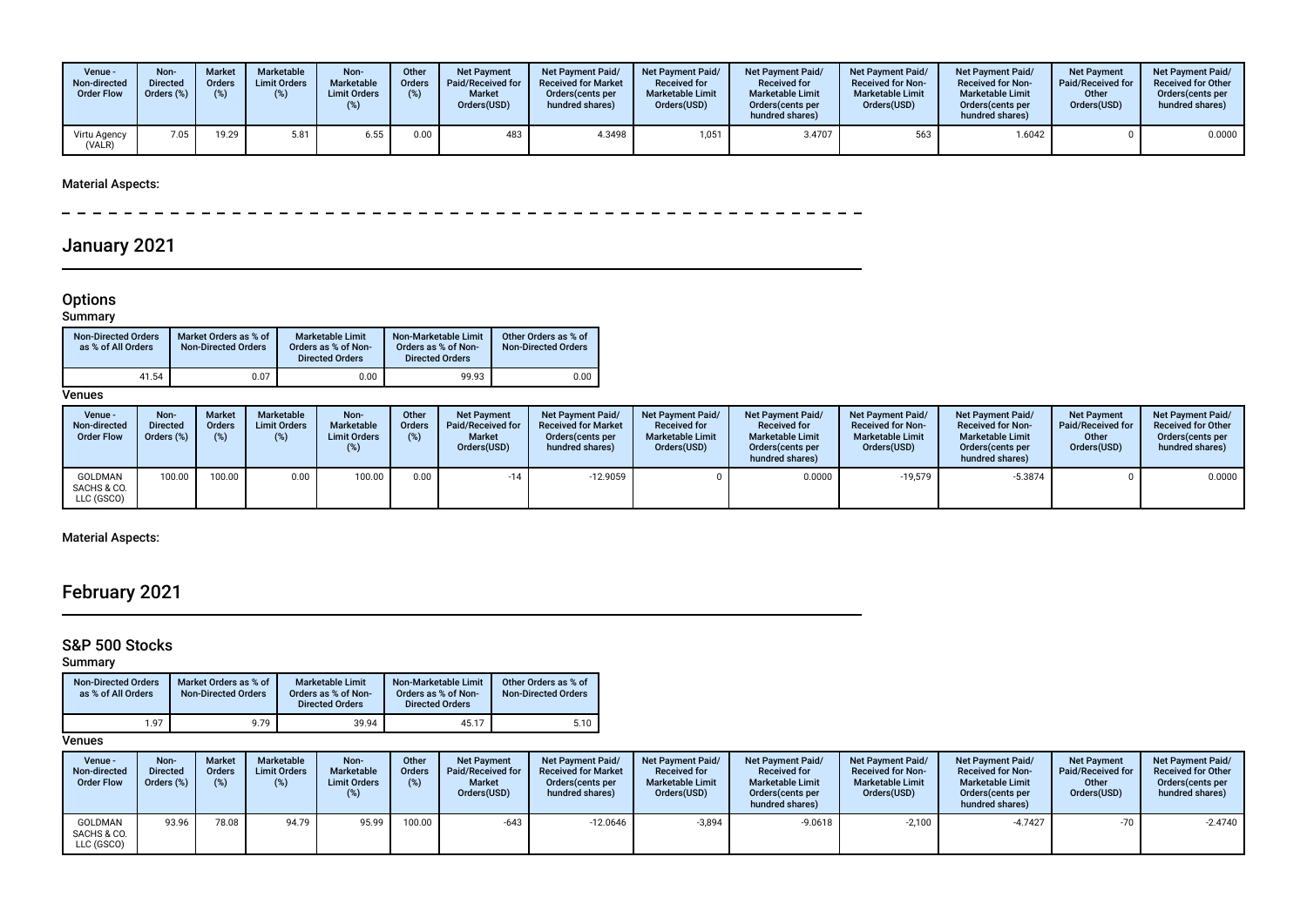| Venue -<br>Non-directed<br><b>Order Flow</b> | Non-<br><b>Directed</b><br>Orders (%) | <b>Market</b><br>Orders<br>(9) | Marketable<br><b>Limit Orders</b><br>(%) | Non-<br>Marketable<br><b>Limit Orders</b> | Other<br><b>Orders</b><br>(%) | <b>Net Payment</b><br>Paid/Received for<br><b>Market</b><br>Orders(USD) | <b>Net Payment Paid/</b><br><b>Received for Market</b><br>Orders (cents per<br>hundred shares) | <b>Net Payment Paid/</b><br><b>Received for</b><br><b>Marketable Limit</b><br>Orders(USD) | <b>Net Payment Paid/</b><br><b>Received for</b><br><b>Marketable Limit</b><br>Orders(cents per<br>hundred shares) | <b>Net Payment Paid/</b><br><b>Received for Non-</b><br><b>Marketable Limit</b><br>Orders(USD) | <b>Net Payment Paid/</b><br><b>Received for Non-</b><br><b>Marketable Limit</b><br>Orders(cents per<br>hundred shares) | <b>Net Payment</b><br><b>Paid/Received for</b><br>Other<br>Orders(USD) | <b>Net Payment Paid/</b><br><b>Received for Other</b><br>Orders (cents per<br>hundred shares) |
|----------------------------------------------|---------------------------------------|--------------------------------|------------------------------------------|-------------------------------------------|-------------------------------|-------------------------------------------------------------------------|------------------------------------------------------------------------------------------------|-------------------------------------------------------------------------------------------|-------------------------------------------------------------------------------------------------------------------|------------------------------------------------------------------------------------------------|------------------------------------------------------------------------------------------------------------------------|------------------------------------------------------------------------|-----------------------------------------------------------------------------------------------|
| Virtu Agency<br>(VALR)                       | 5.43                                  | 21.92                          | 4.28                                     | 3.49                                      | 0.00                          | 84                                                                      | 1.5672                                                                                         |                                                                                           | 1.8199                                                                                                            |                                                                                                | 2.1765                                                                                                                 |                                                                        | 0.0000                                                                                        |

 $\frac{1}{2}$  $\frac{1}{2}$  $- - - - - - - -$ 

# February 2021

### Non-S&P 500 Stocks

### Summary

| <b>Non-Directed Orders</b><br>as % of All Orders | Market Orders as % of<br><b>Non-Directed Orders</b> | <b>Marketable Limit</b><br>Orders as % of Non-<br><b>Directed Orders</b> | Non-Marketable Limit<br>Orders as % of Non-<br><b>Directed Orders</b> | Other Orders as % of<br><b>Non-Directed Orders</b> |
|--------------------------------------------------|-----------------------------------------------------|--------------------------------------------------------------------------|-----------------------------------------------------------------------|----------------------------------------------------|
| 7.10                                             | 4.96                                                | 37.23                                                                    | 54.66                                                                 | 3.15                                               |

**Venues** 

| Venue -<br>Non-directed<br><b>Order Flow</b> | Non-<br><b>Directed</b><br>Orders (%) | <b>Market</b><br>Orders<br>$(\%)$ | Marketable<br><b>Limit Orders</b><br>(%) | Non-<br>Marketable<br><b>Limit Orders</b><br>(%) | Other<br><b>Orders</b><br>(%) | <b>Net Payment</b><br>Paid/Received for<br><b>Market</b><br>Orders(USD) | <b>Net Payment Paid/</b><br><b>Received for Market</b><br>Orders (cents per<br>hundred shares) | Net Payment Paid/<br><b>Received for</b><br><b>Marketable Limit</b><br>Orders(USD) | <b>Net Payment Paid/</b><br><b>Received for</b><br><b>Marketable Limit</b><br>Orders (cents per<br>hundred shares) | Net Payment Paid/<br><b>Received for Non-</b><br><b>Marketable Limit</b><br>Orders(USD) | <b>Net Payment Paid/</b><br><b>Received for Non-</b><br><b>Marketable Limit</b><br>Orders (cents per<br>hundred shares) | <b>Net Payment</b><br>Paid/Received for<br>Other<br>Orders(USD) | Net Payment Paid/<br><b>Received for Other</b><br>Orders (cents per<br>hundred shares) |
|----------------------------------------------|---------------------------------------|-----------------------------------|------------------------------------------|--------------------------------------------------|-------------------------------|-------------------------------------------------------------------------|------------------------------------------------------------------------------------------------|------------------------------------------------------------------------------------|--------------------------------------------------------------------------------------------------------------------|-----------------------------------------------------------------------------------------|-------------------------------------------------------------------------------------------------------------------------|-----------------------------------------------------------------|----------------------------------------------------------------------------------------|
| <b>GOLDMAN</b><br>SACHS & CO.<br>LLC (GSCO)  | 94.87                                 | 83.35                             | 95.61                                    | 95.12                                            | 100.00                        | $-5,683$                                                                | $-13.1080$                                                                                     | $-52,564$                                                                          | $-9.8585$                                                                                                          | $-43,921$                                                                               | $-4.5583$                                                                                                               | $-517$                                                          | $-6.6931$                                                                              |
| Virtu Agency<br>(VALR)                       | 5.11                                  | 16.65                             | 4.38                                     | 4.86                                             | 0.00                          | 458                                                                     | 2.3868                                                                                         | 835                                                                                | 1.8272                                                                                                             | 390                                                                                     | 1.0185                                                                                                                  |                                                                 | 0.0000                                                                                 |

### Material Aspects:

\_\_\_\_\_\_\_\_\_\_\_\_\_\_\_\_\_\_\_\_\_\_\_\_\_  $\equiv$  $\overline{\phantom{a}}$  $\overline{\phantom{a}}$ 

# February 2021

#### **Options**

Summary

| <b>Non-Directed Orders</b><br>as % of All Orders | Market Orders as % of<br><b>Non-Directed Orders</b> | <b>Marketable Limit</b><br>Orders as % of Non-<br><b>Directed Orders</b> | Non-Marketable Limit<br>Orders as % of Non-<br><b>Directed Orders</b> | Other Orders as % of<br><b>Non-Directed Orders</b> |
|--------------------------------------------------|-----------------------------------------------------|--------------------------------------------------------------------------|-----------------------------------------------------------------------|----------------------------------------------------|
| 98.64                                            | 0.12                                                | 0.00                                                                     | 99.81                                                                 | 0.07                                               |

| Venue -<br>Non-directed<br><b>Order Flow</b> | <b>Non</b><br><b>Market</b><br><b>Directed</b><br>Orders<br>Orders (%)<br>(9) | Marketable<br><b>Limit Orders</b> | Non-<br>Marketable<br><b>Limit Orders</b> | Other<br><b>Orders</b><br>(%) | Net Payment<br>Paid/Received for<br><b>Market</b><br>Orders(USD) | <b>Net Payment Paid/</b><br><b>Received for Market</b><br>Orders (cents per<br>hundred shares) | <b>Net Payment Paid/</b><br><b>Received for</b><br><b>Marketable Limit</b><br>Orders(USD) | Net Payment Paid/<br><b>Received for</b><br><b>Marketable Limit</b><br>Orders (cents per<br>hundred shares) | <b>Net Payment Paid/</b><br><b>Received for Non-</b><br><b>Marketable Limit</b><br>Orders(USD) | <b>Net Payment Paid/</b><br><b>Received for Non-</b><br><b>Marketable Limit</b><br>Orders(cents per<br>hundred shares) | Net Payment<br>Paid/Received for<br>Other<br>Orders(USD) | <b>Net Payment Paid/</b><br><b>Received for Other</b><br>Orders (cents per<br>hundred shares) |
|----------------------------------------------|-------------------------------------------------------------------------------|-----------------------------------|-------------------------------------------|-------------------------------|------------------------------------------------------------------|------------------------------------------------------------------------------------------------|-------------------------------------------------------------------------------------------|-------------------------------------------------------------------------------------------------------------|------------------------------------------------------------------------------------------------|------------------------------------------------------------------------------------------------------------------------|----------------------------------------------------------|-----------------------------------------------------------------------------------------------|
|----------------------------------------------|-------------------------------------------------------------------------------|-----------------------------------|-------------------------------------------|-------------------------------|------------------------------------------------------------------|------------------------------------------------------------------------------------------------|-------------------------------------------------------------------------------------------|-------------------------------------------------------------------------------------------------------------|------------------------------------------------------------------------------------------------|------------------------------------------------------------------------------------------------------------------------|----------------------------------------------------------|-----------------------------------------------------------------------------------------------|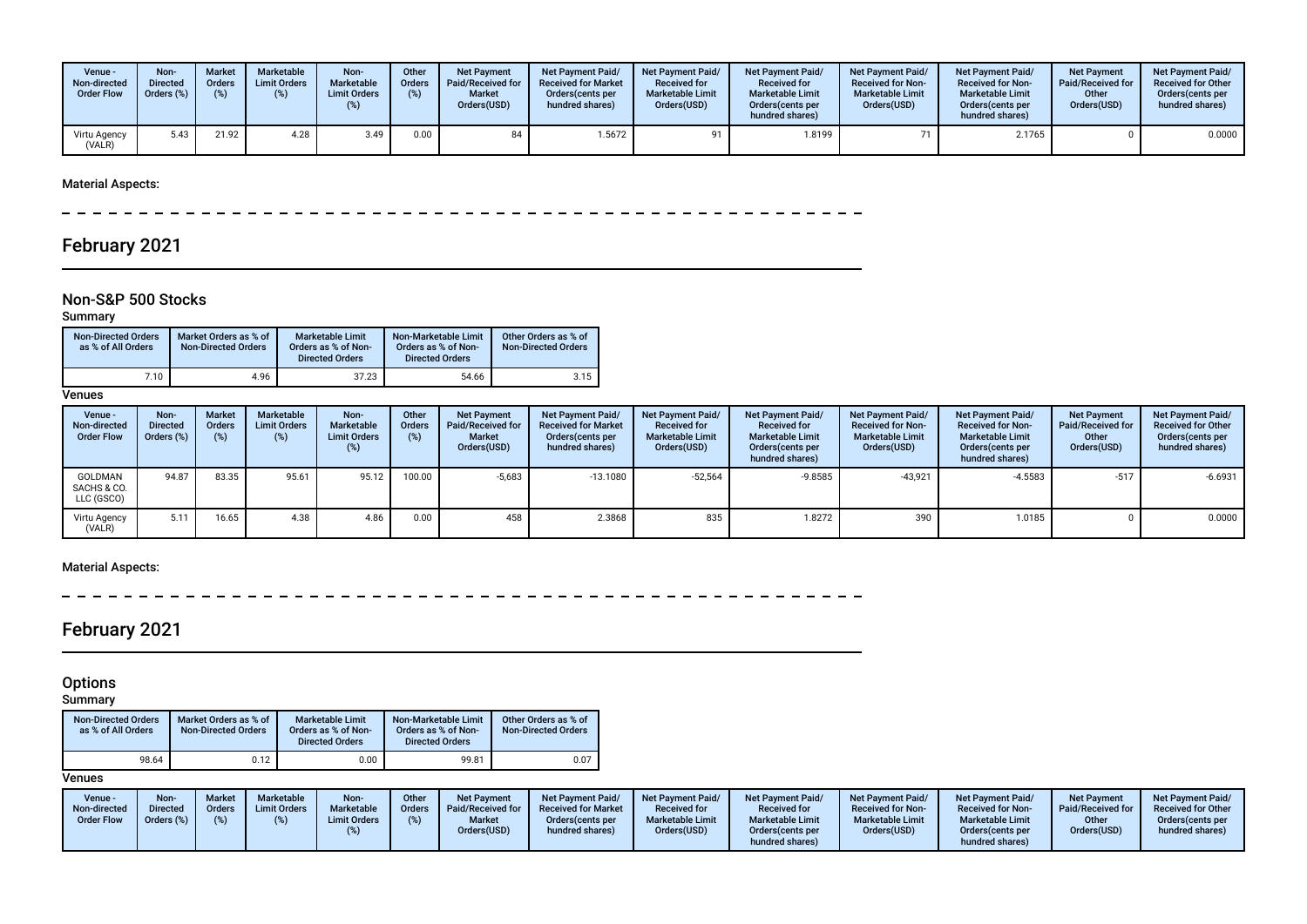| Venue -<br>Non-directed<br><b>Order Flow</b> | Non-<br><b>Directed</b><br>Orders (%) | <b>Market</b><br><b>Orders</b> | Marketable<br><b>Limit Orders</b><br>(%) | Non-<br>Marketable<br><b>Limit Orders</b><br>(%) | Other<br>Orders<br>(%) | <b>Net Payment</b><br>Paid/Received for<br><b>Market</b><br>Orders(USD) | <b>Net Payment Paid/</b><br><b>Received for Market</b><br>Orders (cents per<br>hundred shares) | <b>Net Payment Paid/</b><br><b>Received for</b><br><b>Marketable Limit</b><br>Orders(USD) | <b>Net Payment Paid/</b><br><b>Received for</b><br><b>Marketable Limit</b><br>Orders(cents per<br>hundred shares) | <b>Net Payment Paid/</b><br><b>Received for Non-</b><br><b>Marketable Limit</b><br>Orders(USD) | <b>Net Payment Paid/</b><br><b>Received for Non-</b><br><b>Marketable Limit</b><br>Orders (cents per<br>hundred shares) | <b>Net Payment</b><br><b>Paid/Received for</b><br>Other<br>Orders(USD) | <b>Net Payment Paid/</b><br><b>Received for Other</b><br>Orders (cents per<br>hundred shares) |
|----------------------------------------------|---------------------------------------|--------------------------------|------------------------------------------|--------------------------------------------------|------------------------|-------------------------------------------------------------------------|------------------------------------------------------------------------------------------------|-------------------------------------------------------------------------------------------|-------------------------------------------------------------------------------------------------------------------|------------------------------------------------------------------------------------------------|-------------------------------------------------------------------------------------------------------------------------|------------------------------------------------------------------------|-----------------------------------------------------------------------------------------------|
| <b>GOLDMAN</b><br>SACHS & CO.<br>LLC (GSCO)  | 00.00                                 | 100.00                         | 0.00                                     | 100.00                                           | 100.00                 | $-395$                                                                  | $-9.0122$                                                                                      |                                                                                           | 0.0000                                                                                                            | $-29.224$                                                                                      | -0.3976                                                                                                                 | $-343$                                                                 | $-8.7947$                                                                                     |

## March 2021

### S&P 500 Stocks

### Summary

| <b>Non-Directed Orders</b><br>as % of All Orders | Market Orders as % of<br><b>Non-Directed Orders</b> | <b>Marketable Limit</b><br>Orders as % of Non-<br><b>Directed Orders</b> | Non-Marketable Limit<br>Orders as % of Non-<br><b>Directed Orders</b> | Other Orders as % of<br><b>Non-Directed Orders</b> |
|--------------------------------------------------|-----------------------------------------------------|--------------------------------------------------------------------------|-----------------------------------------------------------------------|----------------------------------------------------|
| 2.17                                             | 13.31                                               | 29.95                                                                    | 53.75                                                                 | 2.99                                               |

**Venues** 

| Venue -<br>Non-directed<br><b>Order Flow</b> | Non-<br><b>Directed</b><br>Orders (%) | <b>Market</b><br>Orders<br>(%) | Marketable<br><b>Limit Orders</b><br>(%) | Non-<br>Marketable<br><b>Limit Orders</b><br>$(\%)$ | Other<br><b>Orders</b><br>(%) | <b>Net Payment</b><br>Paid/Received for<br><b>Market</b><br>Orders(USD) | Net Payment Paid/<br><b>Received for Market</b><br>Orders (cents per<br>hundred shares) | <b>Net Payment Paid/</b><br><b>Received for</b><br><b>Marketable Limit</b><br>Orders(USD) | <b>Net Payment Paid/</b><br><b>Received for</b><br><b>Marketable Limit</b><br>Orders (cents per<br>hundred shares) | Net Payment Paid/<br><b>Received for Non-</b><br><b>Marketable Limit</b><br>Orders(USD) | <b>Net Payment Paid/</b><br><b>Received for Non-</b><br><b>Marketable Limit</b><br>Orders (cents per<br>hundred shares) | <b>Net Payment</b><br><b>Paid/Received for</b><br>Other<br>Orders(USD) | <b>Net Payment Paid/</b><br><b>Received for Other</b><br>Orders(cents per<br>hundred shares) |
|----------------------------------------------|---------------------------------------|--------------------------------|------------------------------------------|-----------------------------------------------------|-------------------------------|-------------------------------------------------------------------------|-----------------------------------------------------------------------------------------|-------------------------------------------------------------------------------------------|--------------------------------------------------------------------------------------------------------------------|-----------------------------------------------------------------------------------------|-------------------------------------------------------------------------------------------------------------------------|------------------------------------------------------------------------|----------------------------------------------------------------------------------------------|
| <b>GOLDMAN</b><br>SACHS & CO.<br>LLC (GSCO)  | 93.19                                 | 83.72                          | 91.47                                    | 96.11                                               | 100.00                        | -36                                                                     | $-0.4855$                                                                               | $-105$                                                                                    | $-0.4657$                                                                                                          | $-70$                                                                                   | $-0.2369$                                                                                                               |                                                                        | $-0.2821$                                                                                    |
| Virtu Agency<br>(VALR)                       | 6.76                                  | 16.28                          | 8.53                                     | 3.79                                                | 0.00                          | 129                                                                     | 4.4244                                                                                  | 364                                                                                       | 4.7627                                                                                                             | 128                                                                                     | 2.7453                                                                                                                  |                                                                        | 0.0000                                                                                       |

### Material Aspects:

 $\overline{\phantom{0}}$  $\sim$   $-$ 

## March 2021

## Non-S&P 500 Stocks

Summary

| <b>Non-Directed Orders</b><br>as % of All Orders | Market Orders as % of<br><b>Non-Directed Orders</b> | <b>Marketable Limit</b><br>Orders as % of Non-<br><b>Directed Orders</b> | Non-Marketable Limit<br>Orders as % of Non-<br><b>Directed Orders</b> | Other Orders as % of<br><b>Non-Directed Orders</b> |
|--------------------------------------------------|-----------------------------------------------------|--------------------------------------------------------------------------|-----------------------------------------------------------------------|----------------------------------------------------|
| 5.13                                             | 5.17                                                | 40.35                                                                    | 51.46                                                                 | 3.02                                               |

| Venue -<br>Non-directed<br><b>Order Flow</b> | Non-<br><b>Directed</b><br>Orders (%) | <b>Market</b><br><b>Orders</b><br>$(\%)$ | <b>Marketable</b><br><b>Limit Orders</b> | Non-<br>Marketable<br><b>Limit Orders</b> | Other<br><b>Orders</b><br>(%) | <b>Net Payment</b><br>Paid/Received for<br><b>Market</b><br>Orders(USD) | <b>Net Payment Paid/</b><br><b>Received for Market</b><br>Orders (cents per<br>hundred shares) | <b>Net Payment Paid/</b><br><b>Received for</b><br><b>Marketable Limit</b><br>Orders(USD) | <b>Net Payment Paid/</b><br><b>Received for</b><br><b>Marketable Limit</b><br>Orders(cents per<br>hundred shares) | <b>Net Payment Paid/</b><br><b>Received for Non-</b><br><b>Marketable Limit</b><br>Orders(USD) | <b>Net Payment Paid/</b><br><b>Received for Non-</b><br><b>Marketable Limit</b><br>Orders (cents per<br>hundred shares) | <b>Net Payment</b><br>Paid/Received for<br>Other<br>Orders(USD) | <b>Net Payment Paid/</b><br><b>Received for Other</b><br>Orders(cents per<br>hundred shares) |
|----------------------------------------------|---------------------------------------|------------------------------------------|------------------------------------------|-------------------------------------------|-------------------------------|-------------------------------------------------------------------------|------------------------------------------------------------------------------------------------|-------------------------------------------------------------------------------------------|-------------------------------------------------------------------------------------------------------------------|------------------------------------------------------------------------------------------------|-------------------------------------------------------------------------------------------------------------------------|-----------------------------------------------------------------|----------------------------------------------------------------------------------------------|
|----------------------------------------------|---------------------------------------|------------------------------------------|------------------------------------------|-------------------------------------------|-------------------------------|-------------------------------------------------------------------------|------------------------------------------------------------------------------------------------|-------------------------------------------------------------------------------------------|-------------------------------------------------------------------------------------------------------------------|------------------------------------------------------------------------------------------------|-------------------------------------------------------------------------------------------------------------------------|-----------------------------------------------------------------|----------------------------------------------------------------------------------------------|